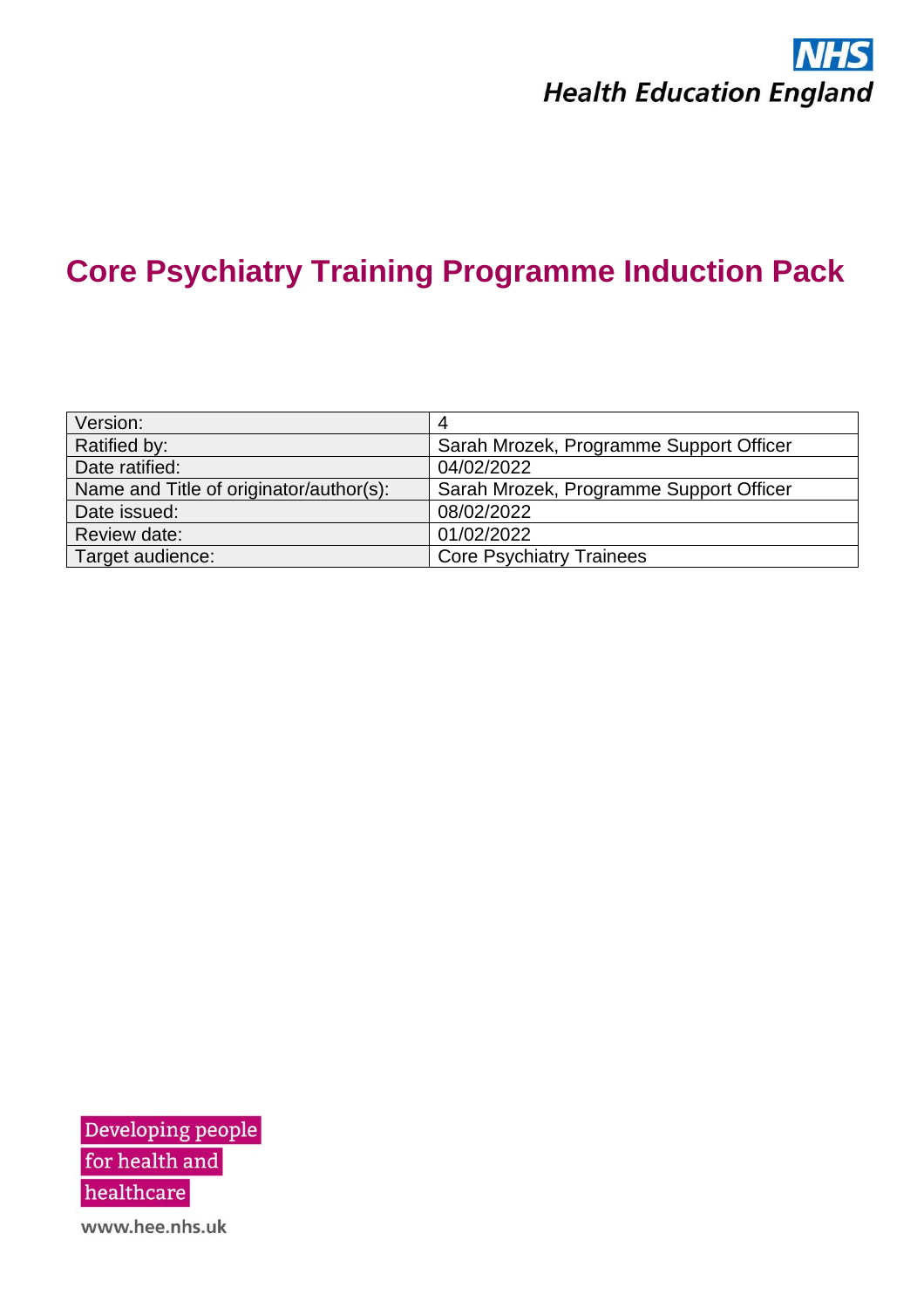# **Contents**

|                                                   |                                                            | Page |
|---------------------------------------------------|------------------------------------------------------------|------|
|                                                   | 1. Health Education England (working across the northwest) |      |
|                                                   | 2. Structure of the School                                 | 4    |
| 3.                                                | <b>Regional Policies and Procedures</b>                    |      |
|                                                   | Out of Programme (OOP)<br>1                                |      |
|                                                   | 2<br>Inter-deanery transfers (IDT)                         |      |
|                                                   | 3<br><b>Study Leave</b>                                    | 6    |
|                                                   | Less Than Full Time (LTFT)<br>4                            |      |
|                                                   | <b>Rotations</b><br>5                                      |      |
|                                                   | Annual Review of Competency Progression (ARCP)<br>6        |      |
|                                                   | 4. E-Portfolio                                             | 10   |
|                                                   | 5. Trusts                                                  | 11   |
| 6. Lead Employer (St Helens & Knowsley NHS Trust) |                                                            | 12   |
| 7. List of Key Contacts                           |                                                            | 13   |
|                                                   | 8. Find us                                                 | 14   |
|                                                   | 9. Useful Resources                                        | 15   |
|                                                   | 10. School of Psychiatry Website                           | 15   |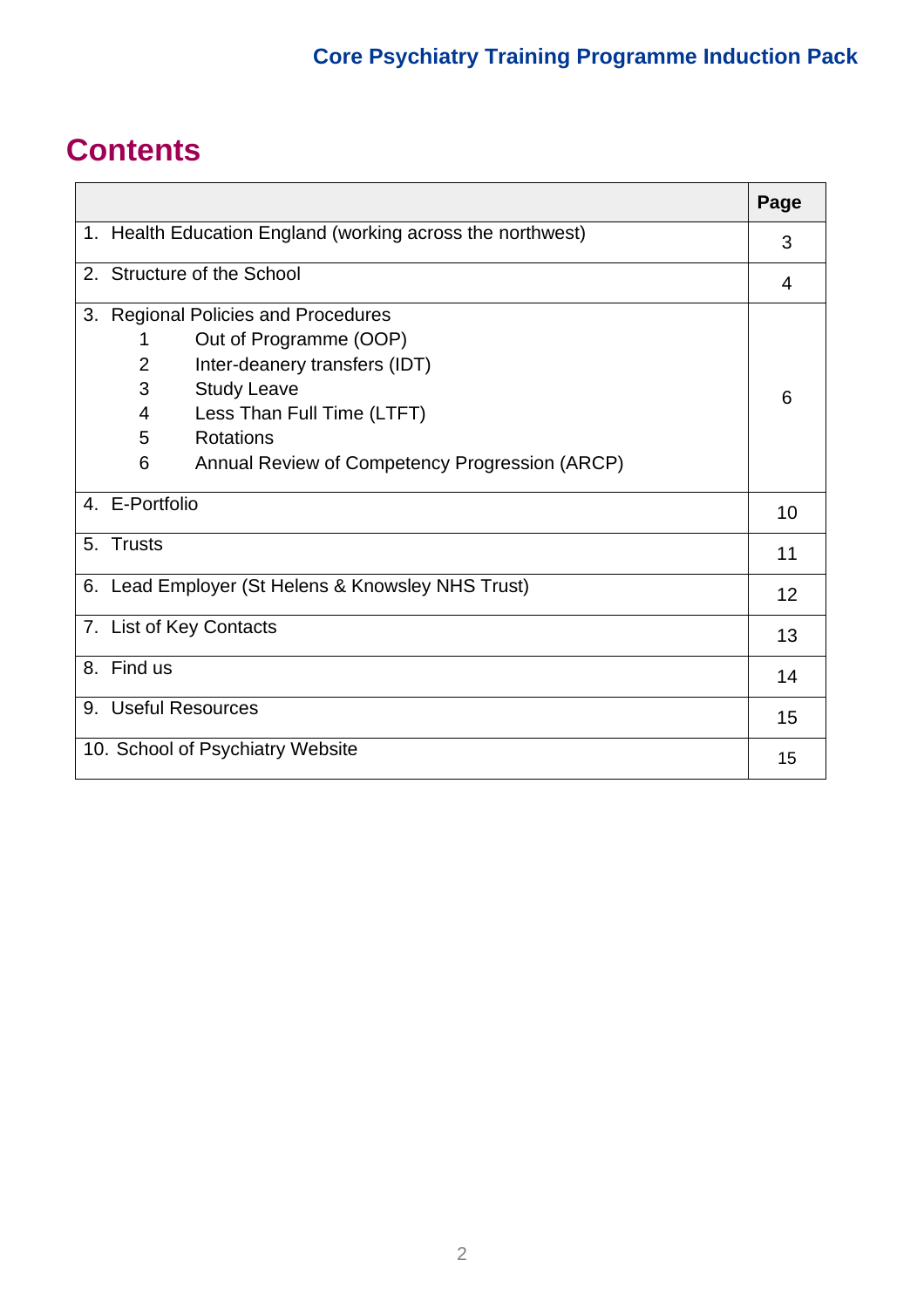# **1.Health Education England (working across the northwest)**

Health Education England (HEE) was established as part of the reforms under the Health and Social Care Act (2012). It took over the roles of Strategic Health Authorities and Deaneries regarding multi-professional workforce planning, education commissioning and education provision.

Its remit is to support the delivery of excellent healthcare and health improvement to the patients and public of England by ensuring that the workforce of today and tomorrow has the right numbers, skills, values and behaviours, at the right time and in the right place.

HEE works across the whole of England, and currently operates within thirteen local areas, grouped into four regions. The Northwest area is part of HEE North, and includes Lancashire, Greater Manchester, Cheshire and Merseyside.

Postgraduate medical and dental training in the Northwest is led by the Postgraduate Dean, Professor Jane Mamelok, who is supported by a team of Deputy Deans and Associate Deans. The Associate Dean for Psychiatry is Dr Clare Inkster.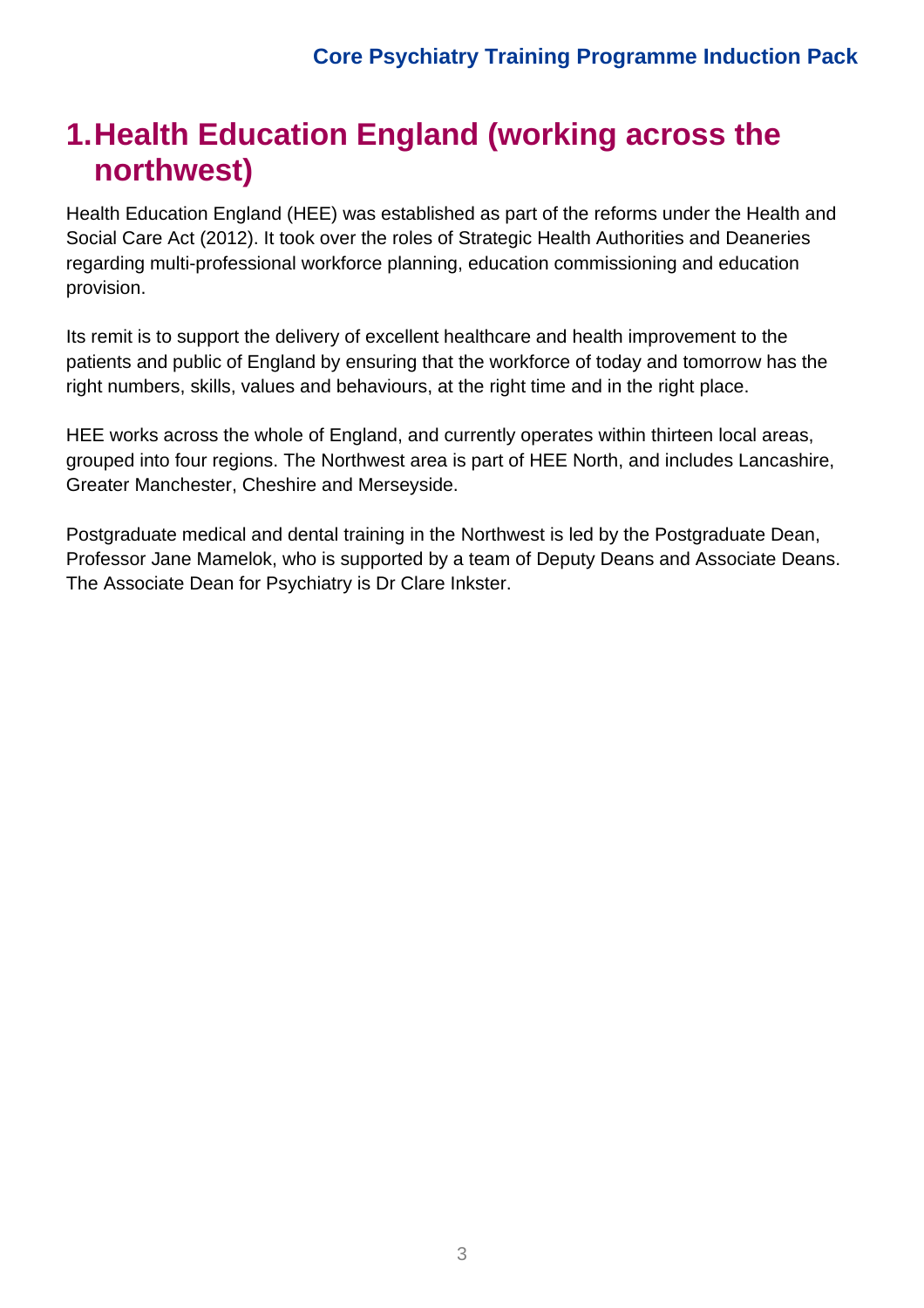# **2.Structure of the School**

The Northwest School of Psychiatry is the second largest Psychiatry School in the country. The School is continuously working to align localities to ensure there are equal training opportunities across the region.

Whilst the School is made up of East (Greater Manchester), West (Cheshire & Merseyside) and Lancashire, each of the localities work together in an integrated approach to share best practice and promote training across the region.

## **School of Psychiatry Board**

The School of Psychiatry Board meets twice a year to share good practice, discuss regional and national updates on relevant issues and discuss any challenges related to the training programme. The Board consists of:

- Head of School (Chair) Dr Raghu Paranthaman
- Associate Dean Dr Clare Inkster
- Training Programme Directors
- Programme Support Manager
- Directors of Medical Education
- MRCPsych Course Director
- Trainee Representatives (core and higher)
- Lead Employer Representatives
- E-Portfolio Lead
- Education Manager
- Foundation Lead
- Academic Representative
- Regional Advisor
- Less Than Full Time Lead

Trainees are encouraged to make contact with the trainee representative and ensure their views are brought forward. The details of the trainee representatives will be circulated.

## **Training Programme Directors**

| <b>East</b>                                              |                                                 |  |
|----------------------------------------------------------|-------------------------------------------------|--|
| Greater Manchester Mental Health NHS Foundation<br>Trust | Dr Emily Mountain<br>Emily.Mountain@gmmh.nhs.uk |  |
| <b>Manchester University Foundation NHS Trust</b>        | Dr Seri Abraham<br>seri.abraham@nhs.net         |  |
| <b>Pennine Care NHS Foundation Trust</b>                 |                                                 |  |
| Lancashire                                               |                                                 |  |
| Lancashire Care NHS Foundation Trust                     | Dr Matthew Appleyard                            |  |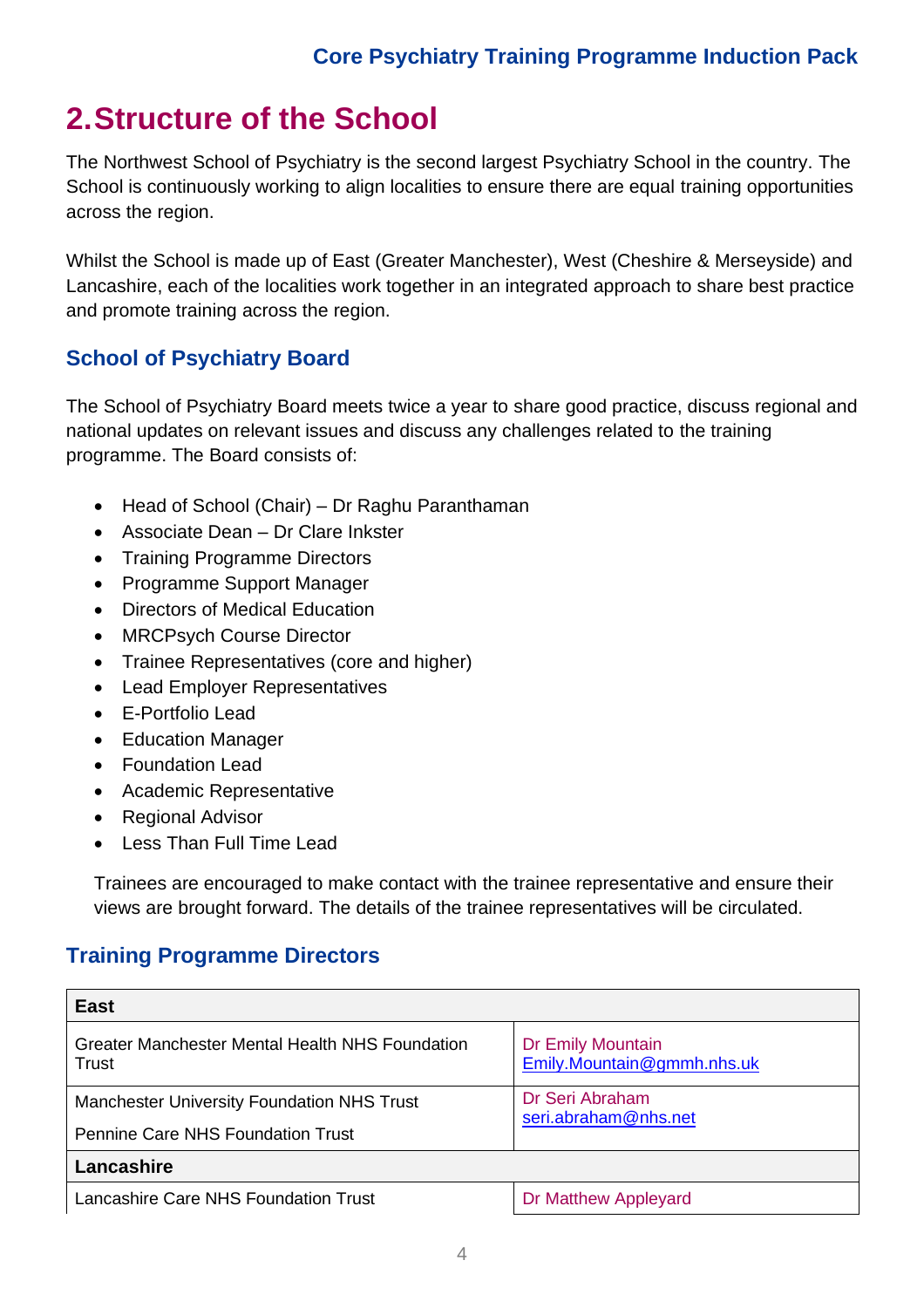| East Lancashire Hospitals NHS Trust                                                                        | Matthew.appleyard@lancashirecare.nhs.uk             |  |
|------------------------------------------------------------------------------------------------------------|-----------------------------------------------------|--|
| <b>West</b>                                                                                                |                                                     |  |
| Alder Hey Children's NHS Foundation Trust<br><b>Cheshire &amp; Wirral Partnership NHS Foundation Trust</b> | Dr Declan Hyland<br>declan.hyland@merseycare.nhs.uk |  |
| <b>Mersey Care NHS Foundation Trust</b>                                                                    | <b>Dr Rachel Elvins</b><br>Rachel.elvins@mft.nhs.uk |  |
| East, Lancashire & West                                                                                    |                                                     |  |
| <b>Academic Clinical Fellows</b>                                                                           | Dr Seri Abraham<br>seri.abraham@nhs.net             |  |

# **3.Policies & Procedures**

## **4.1 Out of Programme**

Absences from the training programme to undertake time out of programme for clinical training (OOPT), research (OOPR), clinical experience (OOPE), career breaks (OOPC) or pause (OOPP) must be approved by the Postgraduate Dean or her deputy on the advice of the relevant Specialty School. Applicants are therefore advised to discuss their proposals as early as possible with their Training Programme Director.

More information and the details of how to apply can be found here: <https://www.nwpgmd.nhs.uk/time-out-programme>

## **4.2 Inter/Intra LETB transfers**

The Inter Deanery Transfer process was established to support trainees who have had unforeseen significant change of circumstances since accepting an offer of training post. More information regarding Inter Deanery Transfers can be found here: [https://www.nwpgmd.nhs.uk/Inter\\_Deanery\\_Transfer](https://www.nwpgmd.nhs.uk/Inter_Deanery_Transfer)

Intra-LETB transfers are also available for trainees who meet the criteria. This allows for trainees to move from one part of the region to another, for example, moving from Cheshire & Mersey to Manchester.

More information regarding Intra-LETB Transfers can be here: <https://www.nwpgmd.nhs.uk/policies-procedures>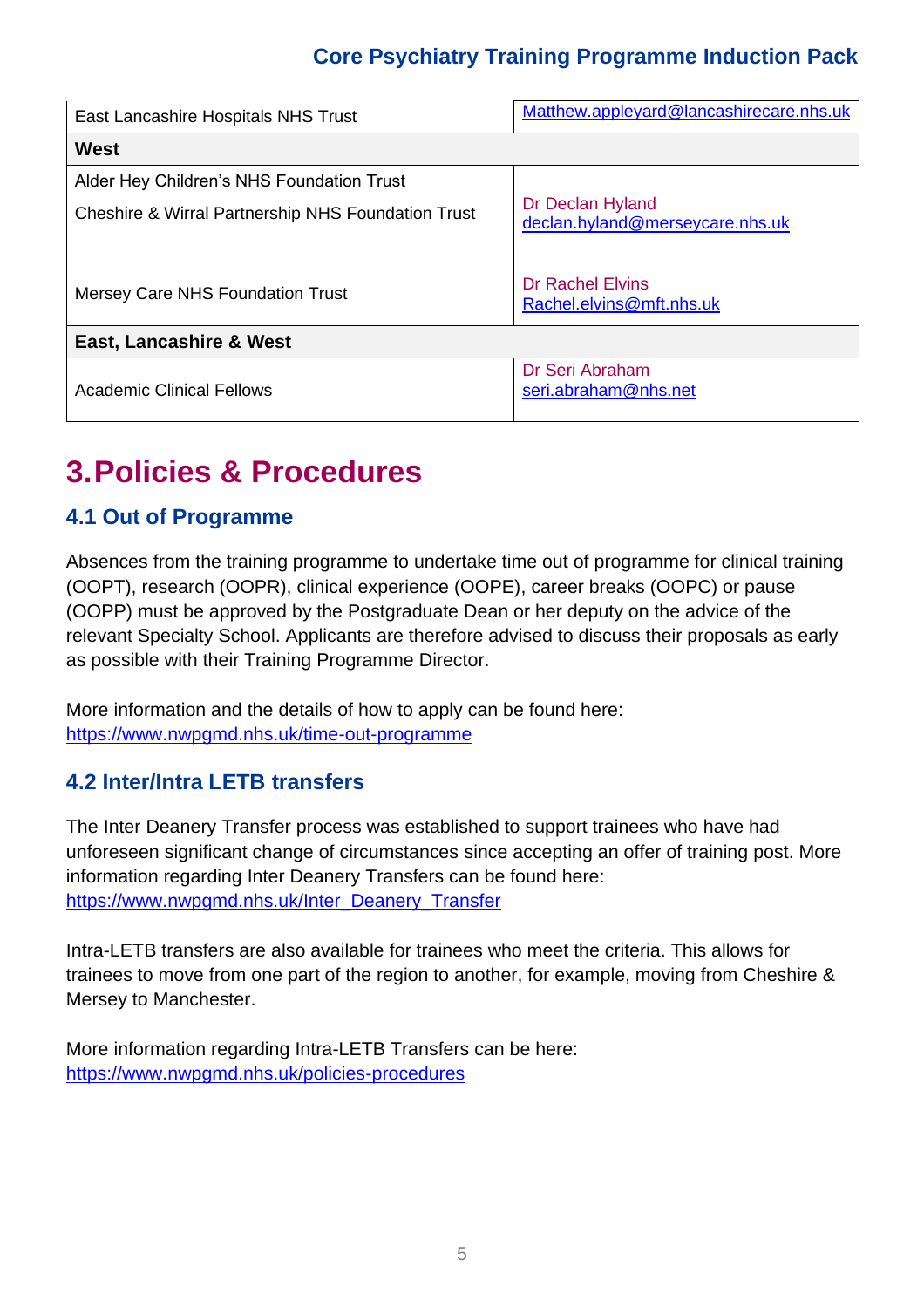## **4.3 Study Leave**

Trainees are entitled to 30 days study leave per year (pro-rata). Study leave includes but is not restricted to participation in:

- Study (usually but not exclusively on a course or programme)
- Research
- Teaching
- Examining or taking examinations
- Attending specialist clinics
- Attending professional conferences for educational benefit
- Rostered training events.

To apply for study leave, you will need to complete [this form.](https://schoolofpsychiatry.net/trainees/study-leave-requests-2/)

## **4.4 Less Than Full Time**

Trainees who meet the eligibility criteria may apply to work less than full time within their role. This can be:

- 50% (5 sessions per week)
- 60% (6 sessions per week)
- 70% (7 sessions per week)
- 80% (8 sessions per week)

#### **Trainees are required to apply for Less Than Full Time Training whenever they rotate to a new Mental Health Trust.**

More information, including the eligibility criteria and how to apply to work Less Than Full Time, can be found here:<https://www.nwpgmd.nhs.uk/content/less-full-time-training>

Your speciality has been selected to pilot short trials (4-month blocks) of LTFT at 80% from February 2022 – February 2023.

What this means is you can try less than full time (LTFT) for 4 months at 80% without having a specific reason and at the end of the 4 month block you will automatically return to full time. The blocks will normally start in either April 2022 or October 2022.

Your school will decide which block you are allocated but you will be able to express a preference. If you then wish to become LTFT in February 2023 trainees in your speciality with no specific reason to be LTFT you will be able to do so by applying in the usual way.

### **4.5 Rotations**

Before a new rotation is arranged, trainees will be supplied with a list of all available placements on the scheme and asked to fill in an online Placement Request Form.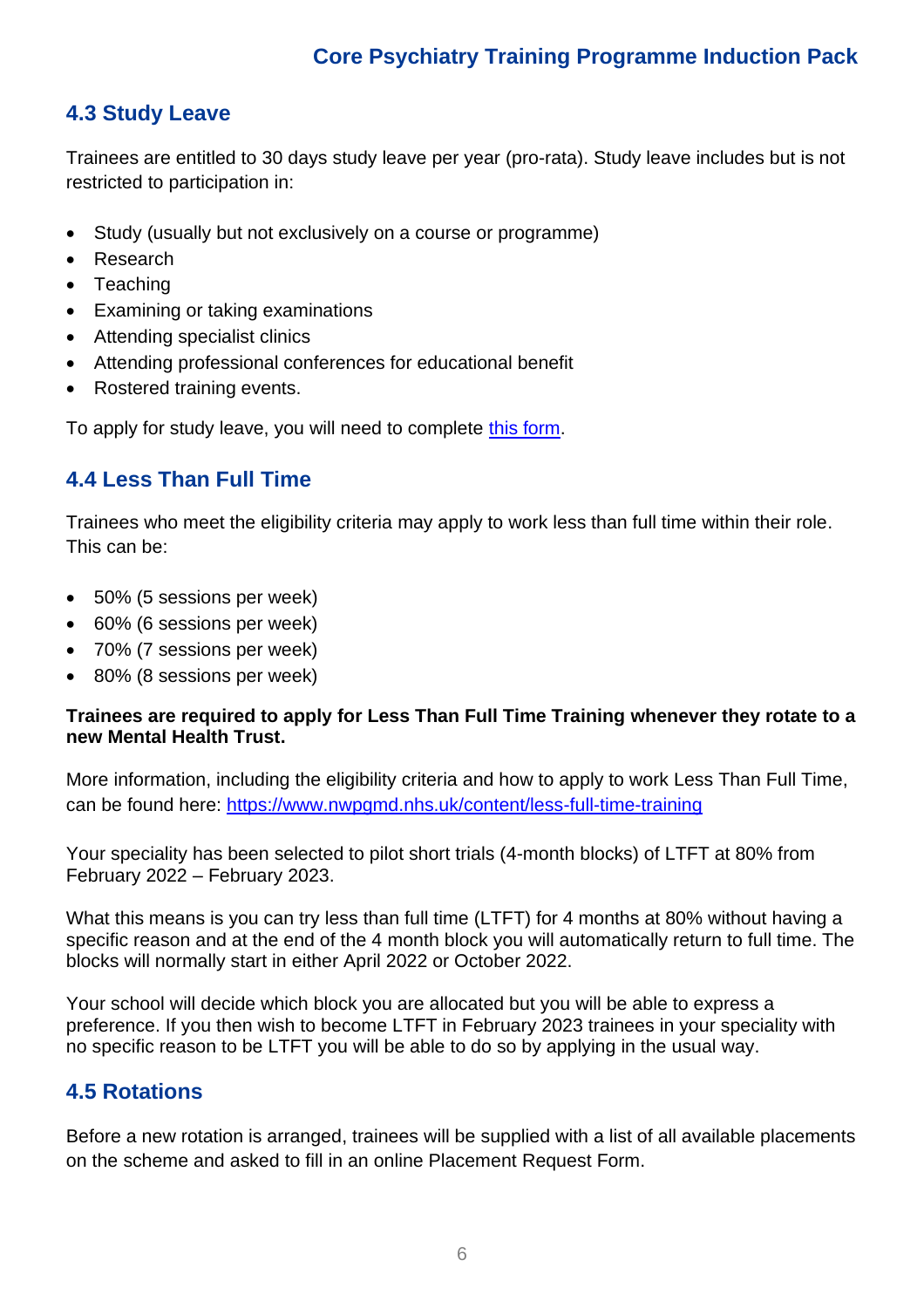Placement are based on educational needs, rather than location. It is essential that all fields are completed, as failure in completing the form will result in the trainee's preference not being taken into consideration. The online form will close on a specific date, and no exceptions will be made for late submissions.

If you require being within a set mileage from your home, you will need this supported by an Occupational Health Report. **It is not possible to take travel and childcare into consideration.**

Once rotations are finalised, trainee's will be notified by the Lead Employer 12 weeks prior to rotating.

## **4.6 Annual Review of Competency Progression (ARCP)**

Your Annual Review of Competency Progression will be organised every year as per the [Gold](https://www.nwpgmd.nhs.uk/sites/default/files/The_Gold_Guide_7th_Edition_January__2018.pdf)  [Guide.](https://www.nwpgmd.nhs.uk/sites/default/files/The_Gold_Guide_7th_Edition_January__2018.pdf) You will be given at least 6 weeks' notice of the date of your ARCP. If you are awarded an unsatisfactory outcome at the Assessment Panel, you will be required to attend the Feedback Panel.

Less Than Full Time trainees may be reviewed more than once a year as the school reviews at progression dates and to ensure that all elements of the curriculum have been met.

The Assessment Panel will take place first - trainees will not be required to attend this. Those who's outcome is unsatisfactory at the Assessment Panel will need to attend the Feedback Panel face to face.

It is essential that all trainees save the date of the Feedback Panel in their diaries as it is compulsory to attend if the ARCP outcome is unsatisfactory.

| <b>Outcomel</b> | <b>Description</b>                      |                                                                                           |  |
|-----------------|-----------------------------------------|-------------------------------------------------------------------------------------------|--|
| 1               | Satisfactory                            | Satisfactory progress. Competences achieved as expected.                                  |  |
| $\mathbf{2}$    | Development of specific<br>competencies | May progress but requires specific / targeted training to<br>achieve certain competences. |  |
| 3               | Inadequate Progress                     | Has not achieved competences required to progress.                                        |  |
| 4               | Released from training<br>programme     | Released from training programme with or without specified<br>competences                 |  |
| 5               | Inadequate evidence<br>presented        | Incomplete evidence provided                                                              |  |
| 6               | Gained all required<br>competencies     | Recommendation for completion of training having gained all<br>required competences.      |  |

The possible ARCP outcomes are detailed as follows: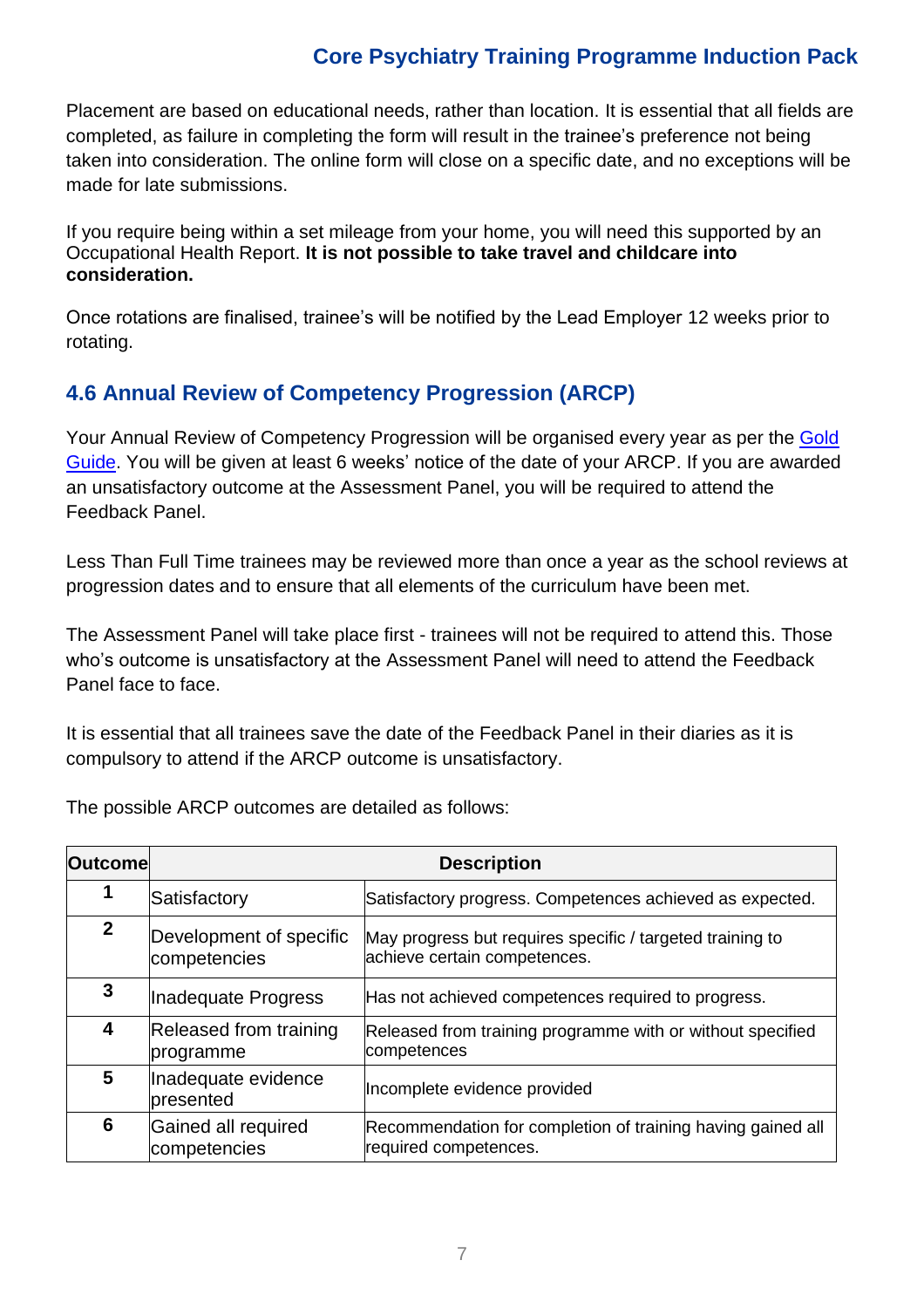| 8    | Satisfactory                                                                                                                                                                                                         | Out of programme, time may or may not count towards<br>training                                                                                                                           |
|------|----------------------------------------------------------------------------------------------------------------------------------------------------------------------------------------------------------------------|-------------------------------------------------------------------------------------------------------------------------------------------------------------------------------------------|
| 10.1 | Progress satisfactory but<br>the acquisition of<br>by trainee has been<br>delayed by COVID-19<br>disruption.                                                                                                         | competencies/capabilities Development of specific competencies required due to impact<br>of COVID-19. Progression to the next stage of training, no<br>additional training time required. |
| 10.2 | Progress satisfactory but<br>the acquisition of<br>competencies/capabilities<br>by trainee has been<br>delayed by COVID-19<br>disruption. Trainee is at<br>critical point and<br>additional training is<br>required. | Trainee cannot progress and needs additional time due to<br>COVID-19.                                                                                                                     |

#### **ARCP guidance:**

- Ensure the Psychiatric Supervisors Report and Educational Supervisor Summary report are completed and available on the e-portfolio at least two weeks prior to the Assessment Panel.
- Evidence cannot be used more than 7 times against the Intended Learning Outcomes (ILOs)
- Documentation must be recorded under the correct year of training and curriculum.
- The form R parts A and B can be completed via the Online Eportfolio within the 'reviews' section.
- The self-declaration form and CCT calculators should be uploaded to the activities section of the E-portfolio.
- Any Serious Untoward Incidents (SUIs) and issues regarding probity must be recorded on the Form R for revalidation purposes.
- Details of any Time Out of Training (TOOT) and any additional paid work undertaken should also be recorded on the Form R.
- Use reflective learning in order to demonstrate progression and understanding.
- Read the curriculum the panel will sign you off against the Work Place Based Assessments (WPBAs) and ILOs within this. If there is any issue with completing these in time for the Assessment Panel, contact your Clinical Supervisor, Educational Supervisor or Training Programme Director at the earliest opportunity.
- Ensure Mini-PAT is released prior to the Assessment Panel.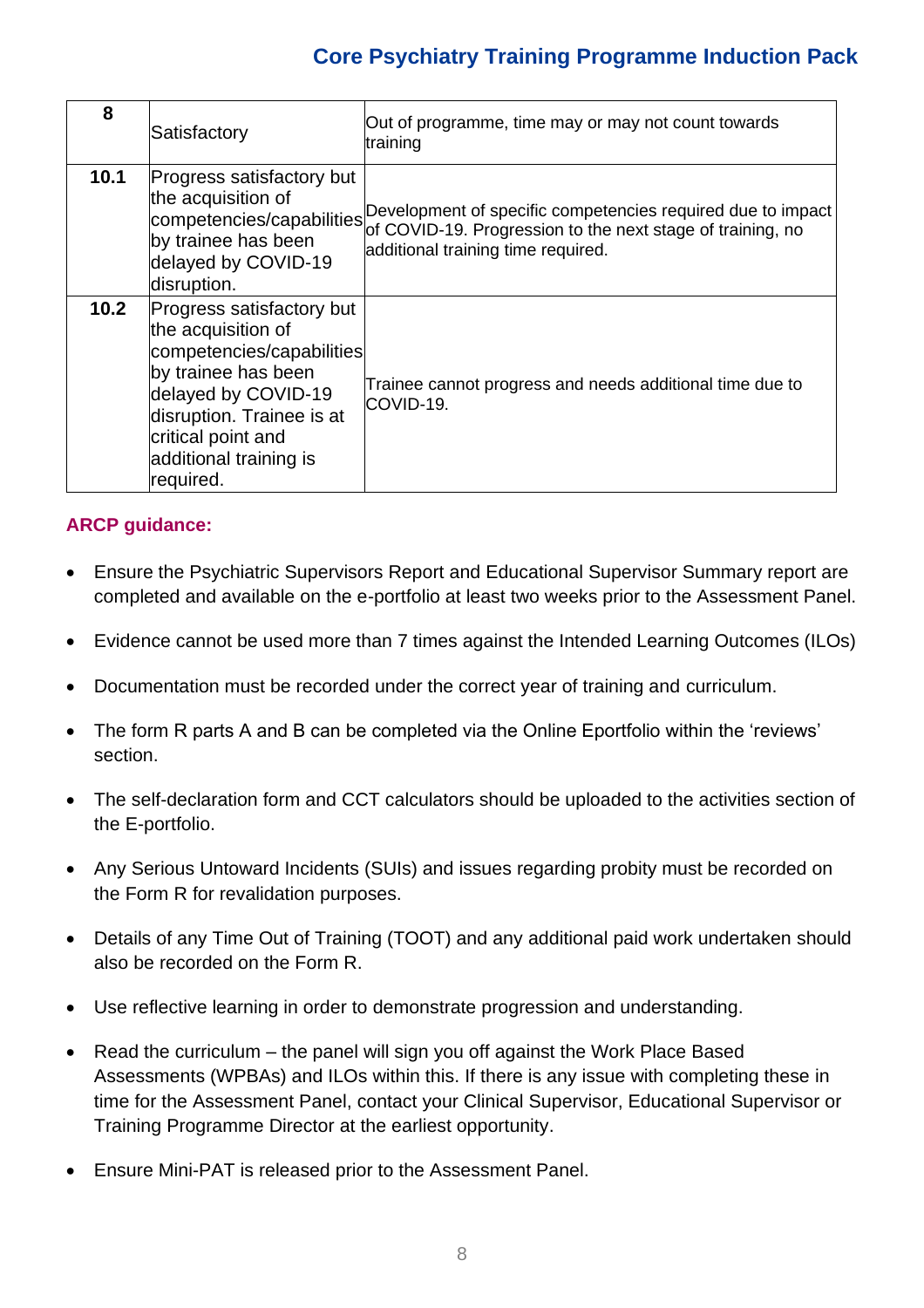• If your end date is amended at assessment, please ensure you update this on your e-Portfolio.

### **Core Psychiatry ARCP Dates 2022/23**

| <b>Assessment Panel</b> | Tuesday 13th December 2022 |
|-------------------------|----------------------------|
| <b>Feedback Panel</b>   | Tuesday 17th January 2023  |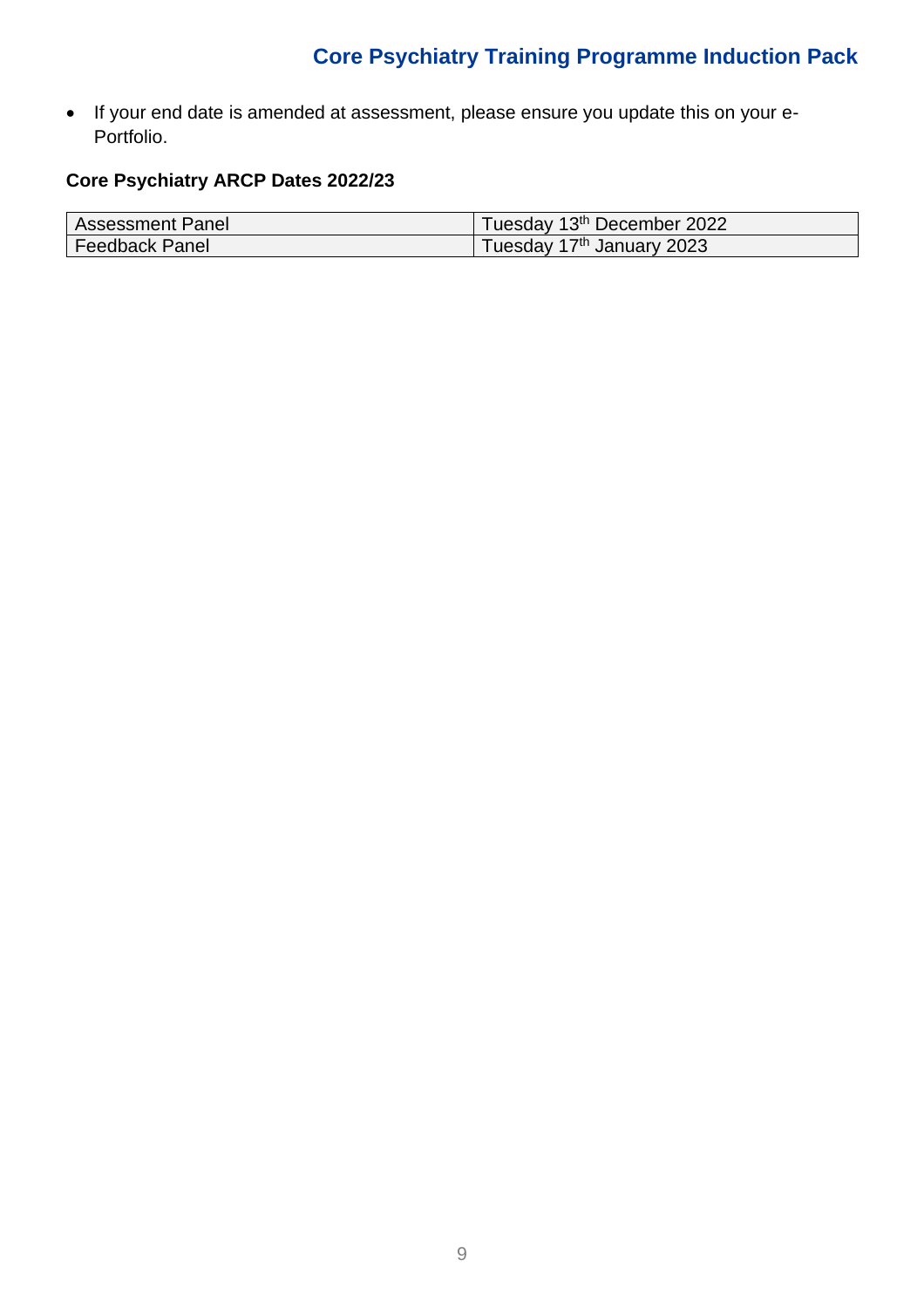# **4.E-Portfolio**

The E-Portfolio is reviewed at the ARCP Assessment Panel. This is a tool to document your goals, progress and achievements, and the information which is available on your e-portfolio on the day of the ARCP Assessment Panel is used to determine your ARCP outcome, and which competencies have been met.

| <b>Specialty Training Portfolio</b><br><b>Specialist Training in Psychiatry</b><br><b>RC</b> |                                                                 |   |                                                                                           |             |
|----------------------------------------------------------------------------------------------|-----------------------------------------------------------------|---|-------------------------------------------------------------------------------------------|-------------|
| <b>PSYCH</b>                                                                                 | $\sim$ CT3 $\cdot$ 59 Activities<br>+ New Training Level Folder |   |                                                                                           |             |
|                                                                                              | Core Psychiatry (2016) · (33/44) competencies mapped            |   |                                                                                           |             |
|                                                                                              | $\overline{7}$                                                  | 9 | 17                                                                                        | 11          |
|                                                                                              |                                                                 |   |                                                                                           | What's this |
|                                                                                              |                                                                 |   | <b>+</b> New Activity $\parallel$ <b>+</b> New Assessment $\parallel$ <b>+</b> New Review |             |

It is important that you familiarise yourself with the new [curriculum,](https://www.rcpsych.ac.uk/training/curricula-and-guidance/curricula-implementation/curricula-2022-transition-timetable?searchTerms=curriculum%20pilot) as this outlines the Intended Learning Outcomes (ILOs) that need to be demonstrated and the types of evidence that can be used in your e-portfolio.

You can resister for the portfolio by following the below link. Please note, you must be registered with the college before a portfolio can be generated.

<https://www.rcpsych.ac.uk/training/your-training/training-resources/portfolio-online>

Online guidelines are available to help you use the E-Portfolio: <https://portfolioonline.zendesk.com/hc/en-gb>

The North West School of Psychiatry Portfolio lead can be contacted at [Nilika.perera@gmmh.nhs.uk](mailto:Nilika.perera@gmmh.nhs.uk)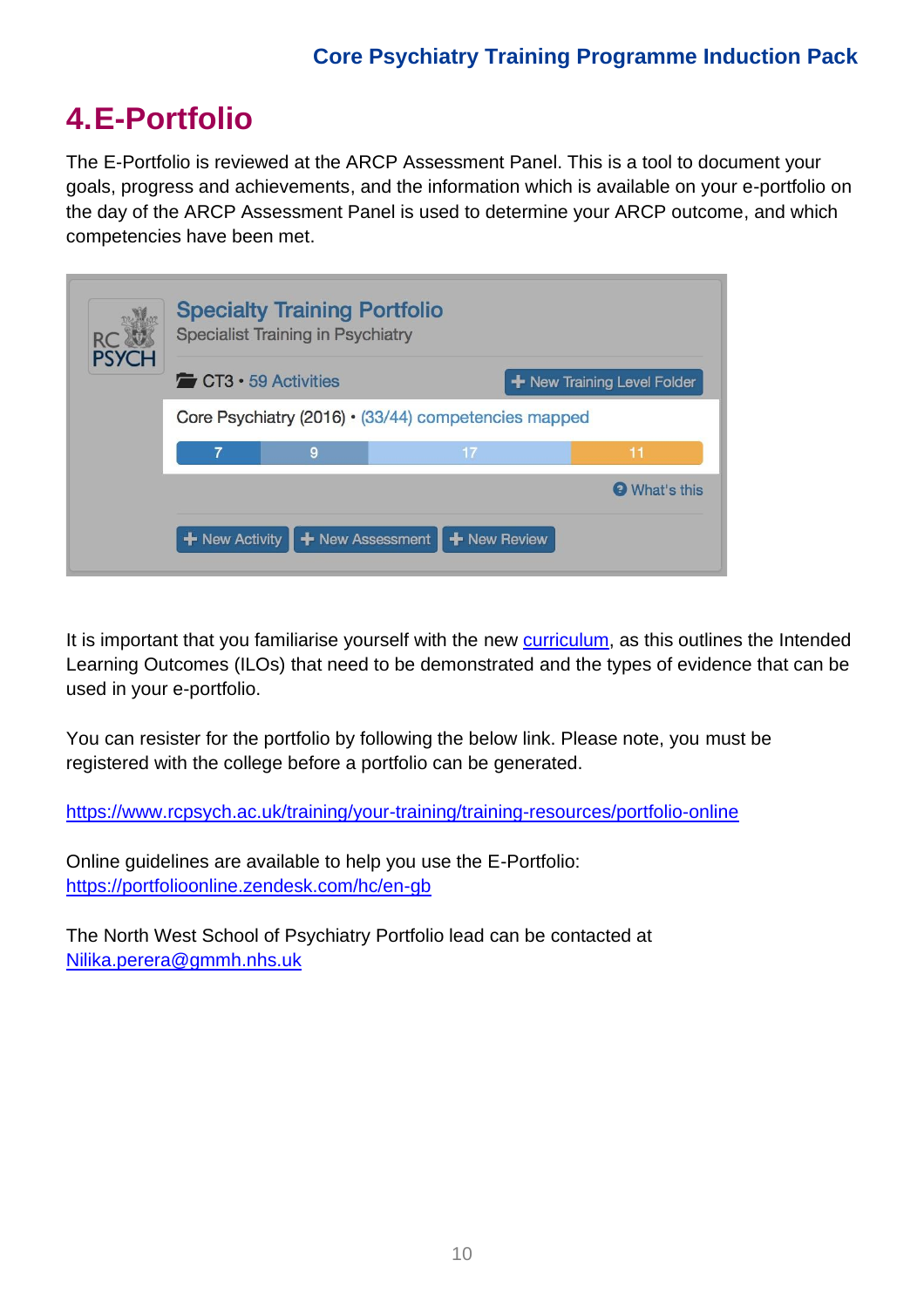# **5.Trusts**

| <b>East</b>                                                   |                                    |
|---------------------------------------------------------------|------------------------------------|
| Greater Manchester Mental Health NHS Foundation Trust         | https://www.gmmh.nhs.uk/           |
|                                                               |                                    |
| <b>Manchester University Foundation NHS Trust</b>             | https://mft.nhs.uk/                |
| <b>Pennine Care NHS Foundation Trust</b>                      | https://www.penninecare.nhs.uk/    |
| Lancashire                                                    |                                    |
| <b>Lancashire Care NHS Foundation Trust</b>                   | https://www.lancashirecare.nhs.uk/ |
| East Lancashire Hospitals NHS Trust                           | https://www.elht.nhs.uk/           |
| West                                                          |                                    |
| Alder Hey Children's NHS Foundation Trust                     | https://alderhey.nhs.uk/           |
| <b>Cheshire &amp; Wirral Partnership NHS Foundation Trust</b> | http://www.cwp.nhs.uk/             |
| <b>Mersey Care NHS Foundation Trust</b>                       | https://www.merseycare.nhs.uk/     |
| Northwest Boroughs Healthcare NHS Foundation Trust            | http://www.nwbh.nhs.uk/            |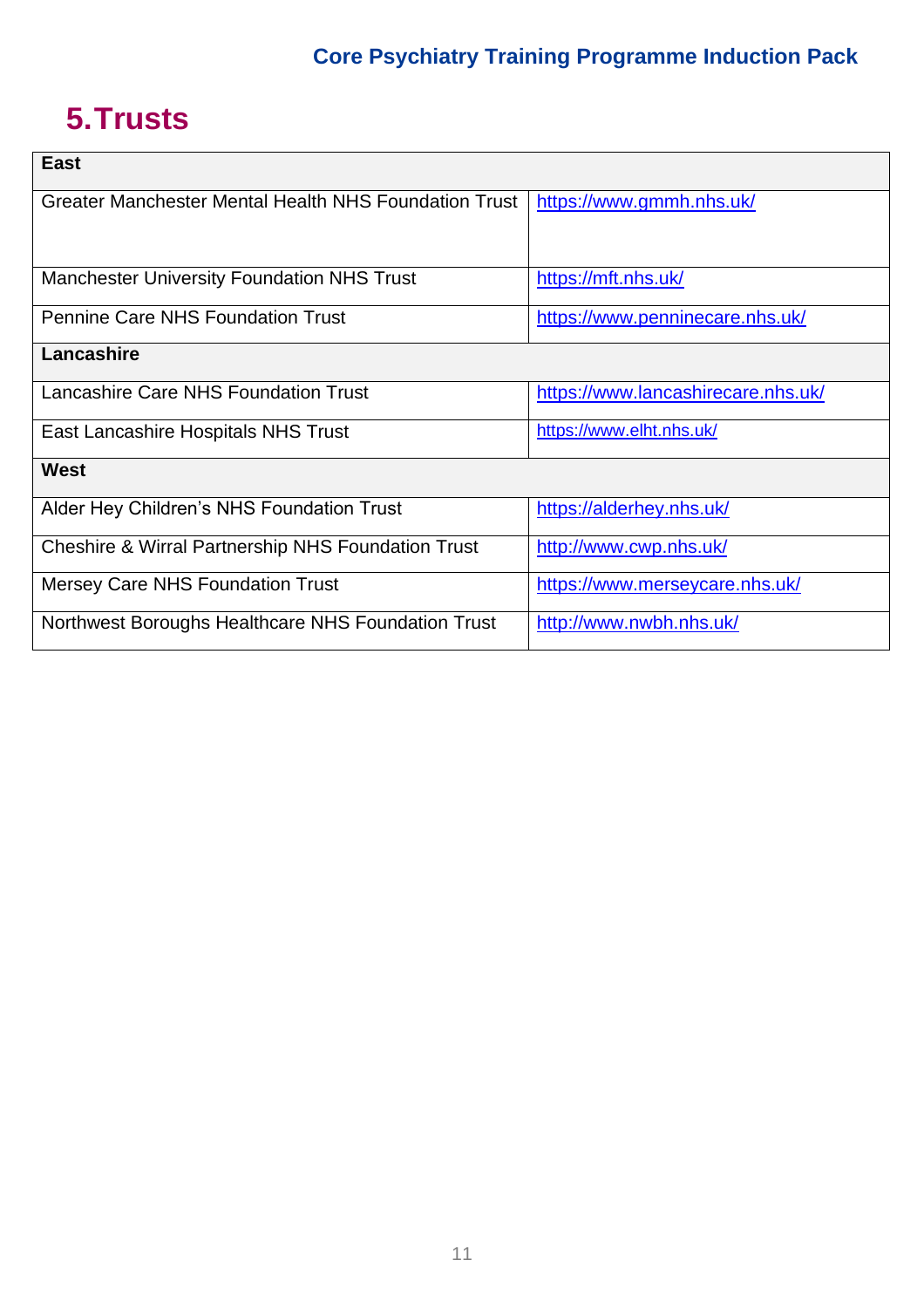# **6.Lead Employer**

St Helens & Knowsley Teaching Hospitals NHS Trust is the Lead Employer for doctors in Speciality Training across HEE northwest. The trust will be your employer for the duration of your post.

The Lead Employer will:

- Send formal confirmation of rotations to trusts and trainees 12 weeks prior to rotation commencing
- Provide HR services, including:
	- o Payroll
	- o Travel expenses
	- o Maternity/ paternity leave \*You must inform the Lead employer by 25 weeks
	- o Occupational health
	- o Contracts

More information can be found here<https://sharedservices.sthk.nhs.uk/>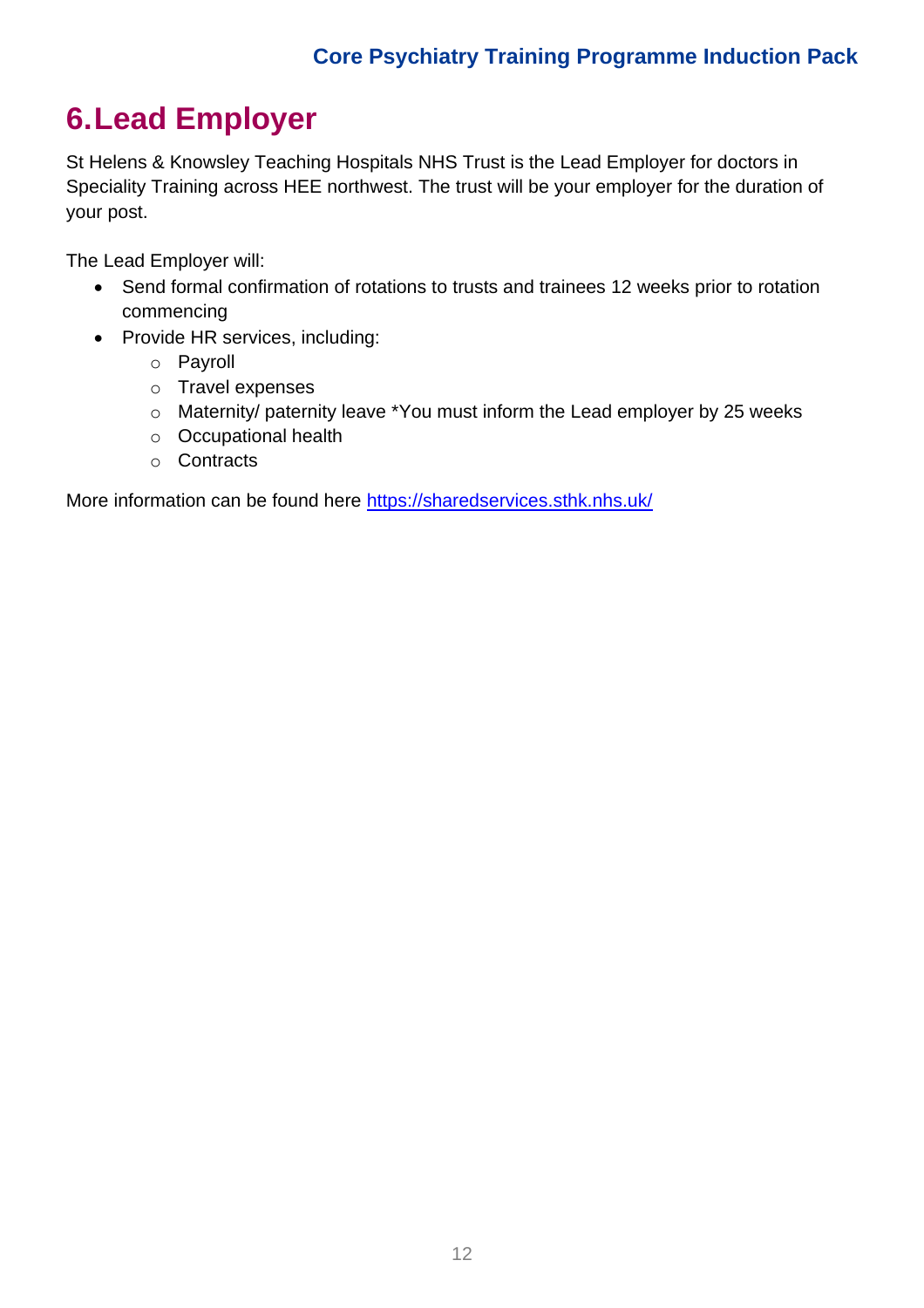# **7.Key Contacts**

# **10.1 Health Education England**

| <b>Department</b>           | <b>Email address</b>       | <b>Telephone number</b> |
|-----------------------------|----------------------------|-------------------------|
| <b>School of Psychiatry</b> | Psychiatry.NW@hee.nhs.uk   | 0151 479 2574           |
| <b>Study Leave</b>          | StudyLeavePsych@hee.nhs.uk |                         |
| <b>SuppoRTT</b>             | SuppoRTT.NW@hee.nhs.uk     | 0161 268 9547           |
| <b>Revalidation</b>         | Revalidation.NW@hee.nhs.uk | 0161 268 9900           |
| Main Reception (Liverpool)  |                            | 0151 479 2700           |
| Main Reception (Manchester) |                            | 0161 268 9900           |

# **10.3 Lead Employer**

| <b>Department</b>         | <b>Email</b>                     | <b>Telephone Number</b> |
|---------------------------|----------------------------------|-------------------------|
| <b>General Enquiries</b>  | Lead.employer@sthk.nhs.uk        | 0151 290 4093           |
| Payroll                   | Leademployerpayroll@sthk.nhs.uk  | 0151 290 4516           |
| Pensions                  | Leademployer.pension@sthk.nhs.uk | 0151 430 1115           |
| <b>ESR</b>                | ESR.leademployer@sthk.nhs.uk     | 0151 290 4127           |
| Health Work and Wellbeing | Well.Being@sthk.nhs.uk           | 0151 430 1985           |
| <b>Expenses</b>           | leademployerexpenses@sthk.nhs.uk | 0151 290 4516           |

# **10.4 MRCPsych Programme**

| <b>General Enquiries</b>           |                          | <b>MRCPsychCourse@hee.nhs.uk</b>  |
|------------------------------------|--------------------------|-----------------------------------|
| <b>Course Director</b>             | Latha Hackett            | Latha.hackett@cmft.nhs.uk         |
| <b>Deputy Course Director</b>      | Dushyanthan<br>Mahadevan | Dushyanthan.Mahadevan@elht.nhs.uk |
| <b>Deputy Course Director</b>      | TBC                      |                                   |
| <b>Education Programme Manager</b> | <b>Claire McNally</b>    | claire.mcnally@hee.nhs.uk         |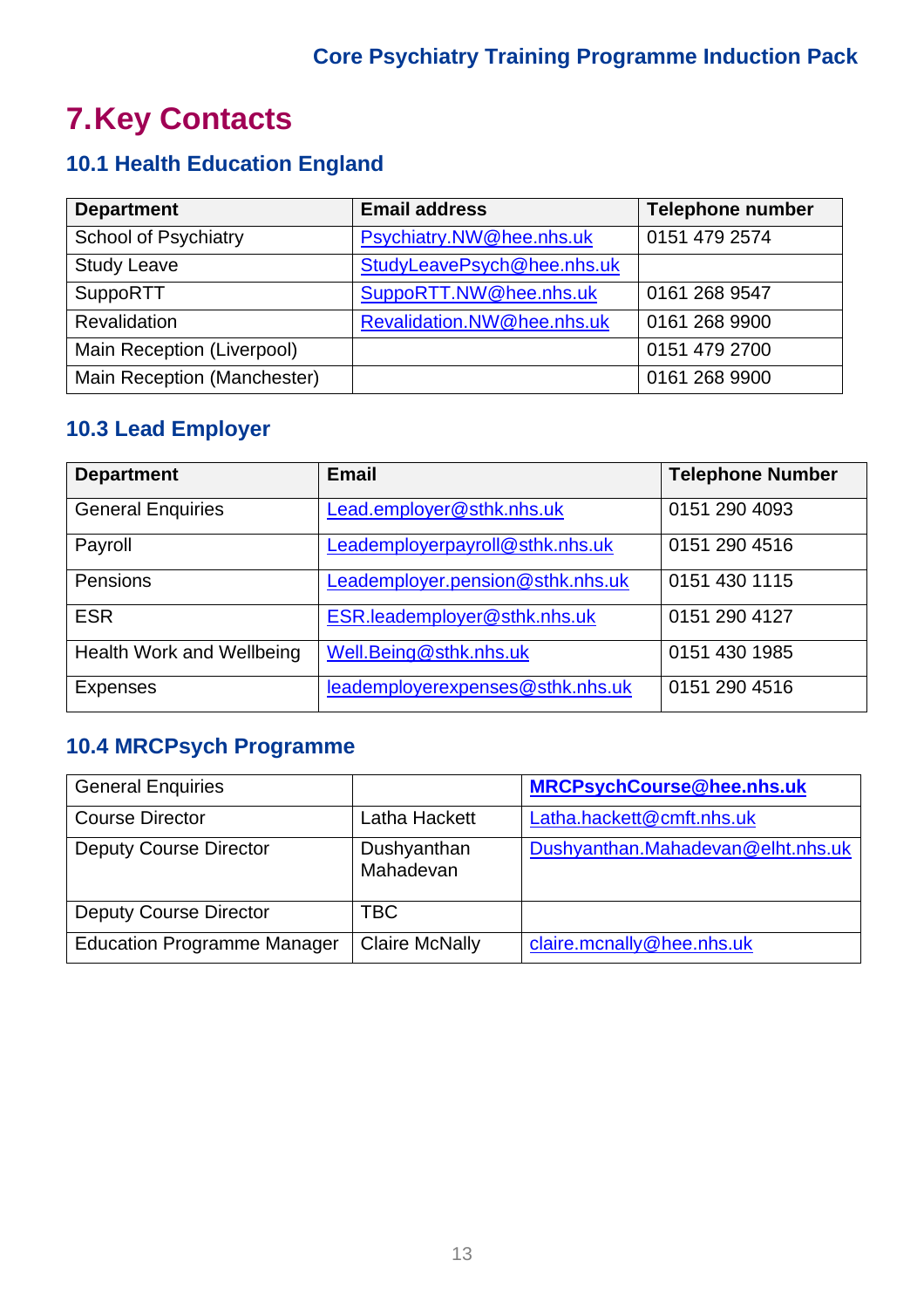# **8.Find Us**

## **Liverpool Office**

Health Education England 1<sup>st</sup> Floor, Regatta Place Summers Road Brunswick Business Park Liverpool L3 4BL



## **Manchester Office**

Health Education England 3 rd Floor, 3 Piccadilly Place Manchester M1 3BN